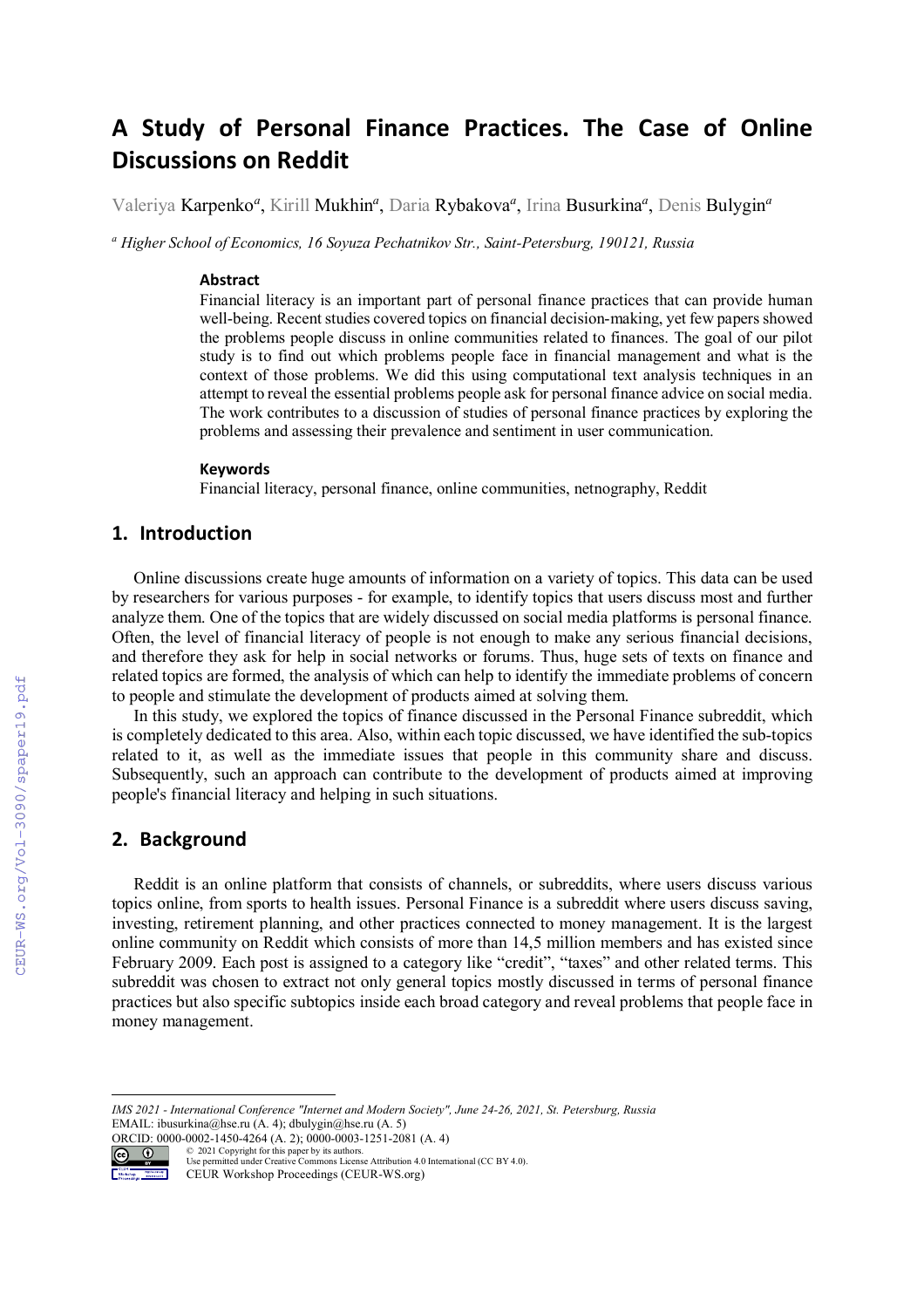#### **3. Related Work**

#### **3.1. Personal Finance Practices**

This research is focused on studying personal finance practices: how people manage finances, and how their knowledge corresponds with their behavior. Financial practices are part of a larger concept — financial capability, which refers to the ability to apply appropriate financial knowledge and perform desirable financial behaviors to achieve financial well-being [1]. Robb and Woodyard [2] suggested that financial behavior is influenced by subjective and objective financial knowledge, income, education, age, race, ethnicity, and financial satisfaction. However, this list can be continued. Analyzing money management problems which people express in different ways, for example, online as in our case, can reveal other connections. The ability to study the contents of the texts by subreddits allows identifying what difficulties people have regarding particular spheres of their money use.

According to the literature, self-assessment of financial literacy and observed financial behavior do not always correlate [3], [4]. Our method can be useful in giving an outer view on money decisions because the problems discussed online can be observed in relation to each other. As readers, we may also be less subjective when evaluating these decisions because we are not aquated with some previous posts of the author.

Once again, financial practices are tightly connected with financial literacy. Higher levels of both are associated with people sharing similar characteristics, like patience, superior numerical abilities, motivation to deal with personal finances [4], [5]. These characteristics are not easy to grasp. This issue can be considered in the opposite direction. As the purpose of this study is to reveal problems in money management practices, we are interested in the characteristics which unite people who experience these problems. And that leads us to the concept of online communities.

# **3.2 Financial Literacy in Online Communities**

Despite the extended research on personal finance practices, there are few papers on the interaction between financial management and online advice. Poston et al. [6] confirm that people who are less confident in their ability to make good investment decisions based on online technology are more eager to accept online financial advice. Also, they argue that people give the same value to the advice given by humans and computers, and people trust credible experts with expertise more while making the final financial decision. The latter may be applicable to our research in a way that people trust the advice in comments more if the users who left them write of themselves as experts in a field. On the other hand, Cwynar et al. showed that Facebook users who were more confident in their financial literacy about debt were more inclined to seek advice [7].

Social media was proven to serve as a good tool to improve personal finance practices which led to positive financial results [8] and increased financial knowledge [9]. Zhu et al. [10] showed that members of the online community produced more risky financial behaviors than nonparticipants, whereas submissions by traders on the social trading platform were confirmed to be replicated by followers [11].

Social media are used to discuss financial issues despite not being specialized platforms for this like Twitter which was utilized as a financial forum for online discussions in times of important financial events [12]. Way et al. [13] confirmed that on the Internet, people mainly discuss financial topics aimed at improving the ability to produce good financial behaviors, and some competing points of view were found on social media. One of them is the contradiction to the claim by the Financial Literacy and Education Commission to start saving early and living on their earnings. In comments, people argued it was not always possible due to reasons they could not influence like a crisis. Also, users of online forums mentioned that financial planning was not always possible due to the expectations of others and that financial knowledge was usually inapplicable to financial decision-making in practice. The paper by Way [13] covered some aspects people discussed in online forums dedicated to financial practices. In our work, we want to dive deeper into the topic of financial issues people worry about and discover, what problems people describe related to personal finance practices in online discussions on Reddit?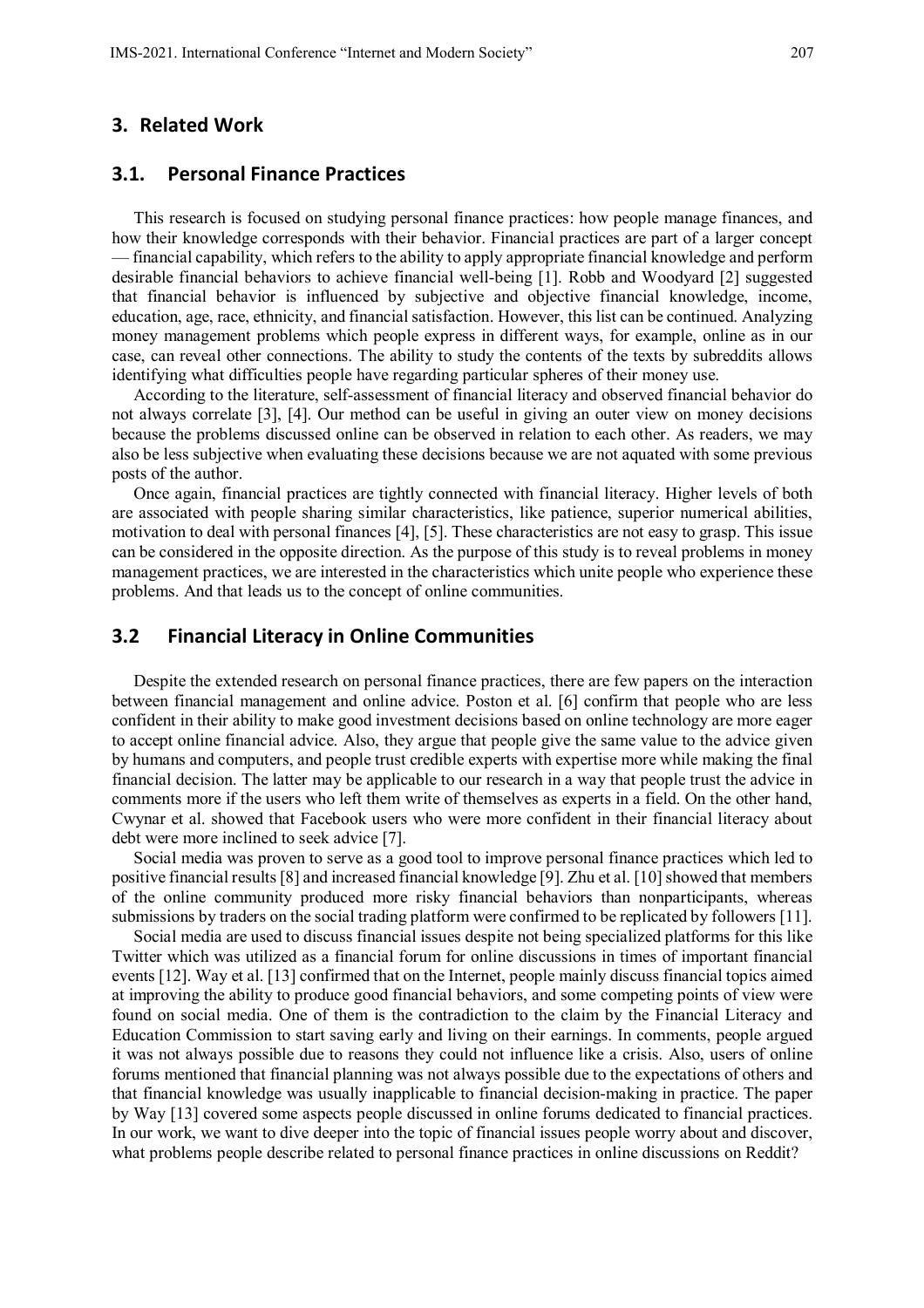#### **4. Methodology, Data, and Method**

# **4.1 Methodology**

Netnography as a research methodology was chosen to study practices of money management. This approach combines both qualitative and quantitative methods of studying online communities by the use of ethnography with participant observation and systematic analysis of large amounts of quantitative data [14]. Such a hybrid type of research is helpful in studying numerous digital traces left by members of online communities. As it is hard to go through all user-generated data by hand, the qualitative part is used. The digital data is gathered and analyzed by computational text analysis and similar techniques to find the major patterns of the community. After they are identified, the researcher applies qualitative methods to illustrate these patterns by the most distinctive examples like posts by particular users and following discussion in comments.

In our research, we identified problems that users face in everyday life connected to money management practice reported by the members of the Personal Finance community on Reddit. It was done by the computational text analysis and other data analysis techniques along with a manual examination of quantitatively chosen data. The existing problems and topics discussed by users were illustrated by the examples of posts and comments to confirm their existence and peculiarity from each other. Also, by qualitative analysis, it was found that major posts include several rather than one topic as the tags of posts in the community stated.

All data were retrieved from the public platform meaning users who left their submissions on the page agree to share their opinions which are freely viewed by other people.

## **4.2 Data**

The dataset consists of 237 unique posts from 21.09.2018 to 09.02.2021 with a total of 3,939 comments from the Personal Finance subreddit. To obtain the text corpus, the RedditExtractoR package and R programming language were used.

### **4.3 Method**

The text analysis was conducted on all text data where a post and a comment were separate units. After primary data preprocessing by the use of computational methods of text analysis, the RAKE was used for keywords extraction. This is a Rapid Automatic Keyword Extraction (RAKE) [15] algorithm that omits delimiters and stopwords and takes into account the word co-occurrences and their frequency in the text. By this, we extracted top-200 keyword phrases by the number of times they appeared in unique texts, posts, or comments, consisting of simple noun phrases.

Then we manually filtered phrases and transformed similar phrases to the same form, manually divided them into broad 12 topics and for each defined subtopics. Overall, we had 44 subtopics which are more specific problems users discussed in online discussions. For each topic and subtopic, the sentiment was gained via the vader package which works well with slang and texts of online communication. For each topic and subtopic, median and mean compound scores were calculated which is a normalized unidimensional measure for sentiment to evaluate the emotional attachment of a particular topic. Then, we extracted examples of financial problems that people describe in messages from discussions by searching for keywords of each topic in these texts.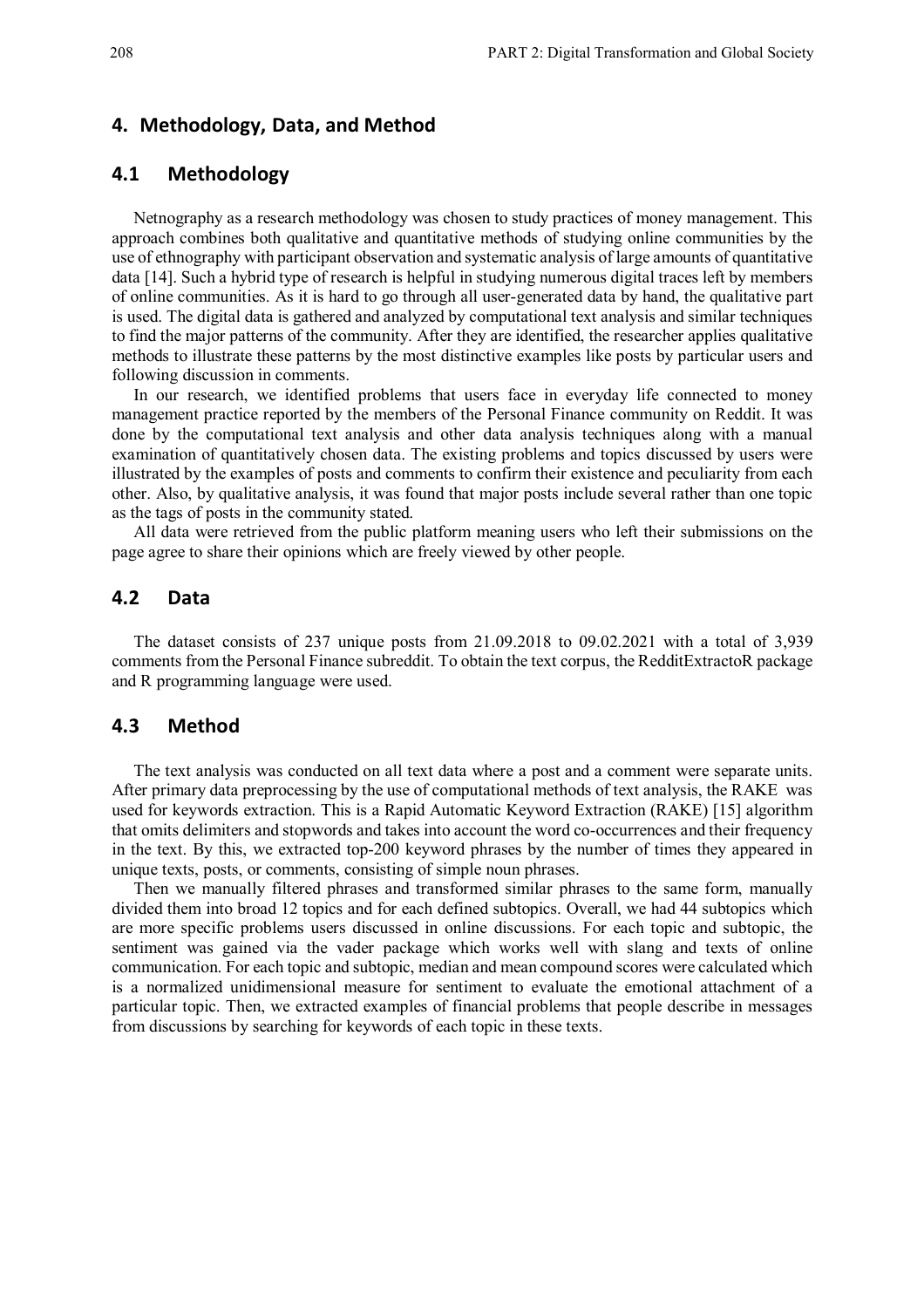## **5. Analysis and Results**

The most frequent topics of discussion are 'credit, loans and dealing with banks' (1266 texts related to this topic), 'money management' (1174), and 'real estate issues (car, house)' (880). The first consists of 7 subtopics including 'credit history', 'bank account', 'credit', etc. 'Money management' is the broadest topic with 12 subtopics such as 'saving', 'personal finance system', and 'minimization of costs'. The last includes 4 subtopics of 'type of insurance' and 'borrowing money'. The full list of topics and corresponding subtopics is provided in Table 1.

#### **Table 1**

Example of the problems for each topic

| Topic                                                      | <b>Number of Texts</b> | Median Compound<br>Score | <b>Examples of Problems</b>                                                                                        |
|------------------------------------------------------------|------------------------|--------------------------|--------------------------------------------------------------------------------------------------------------------|
| Credit, Loans, and<br>other Banking<br>Operations          | 1266                   | 0.67                     | Bad credit history, high fee account,<br>late payments                                                             |
| Money Management                                           | 1174                   | 0.74                     | Lack of knowledge to make a<br>financial plan and increase income                                                  |
| Real Estate and other<br>Types of Property (car,<br>house) | 880                    | 0.73                     | Choice of mortgage type, paying off<br>a car loan                                                                  |
| Advice in Financial<br>Management                          | 563                    | 0.84                     | Advice on investing, teaching<br>financial literacy at school                                                      |
| <b>Taxes</b>                                               | 317                    | 0.69                     | Maximizing an Individual<br>Retirement Account (Roth IRA)<br>contributions, bad understanding of<br>the tax system |
| Life Insurance                                             | 292                    | 0.80                     | Securing money, lack of knowledge<br>about social security benefits                                                |
| <b>Retirement Issues</b>                                   | 255                    | 0.81                     | Maximization of retirement savings,<br>retirement planning                                                         |
| Investment                                                 | 245                    | 0.73                     | Choice of a financial service, lack of<br>knowledge to start investing,<br>maximizing income from<br>investments   |
| <b>Student and School</b><br>Payments                      | 182                    | 0.78                     | Need for advice on student loans,<br>taxes for international students                                              |
| <b>Employment Issues</b>                                   | 132                    | 0.78                     | Choice between highly-paid and<br>satisfactory job, too low salary to<br>cover regular expenses                    |
| <b>Criminal Activities and</b><br>Investigation            | 66                     | $-0.14$                  | Protection from fraudulent charges,<br>parents spoiling kids' credit history                                       |
| <b>Business</b>                                            | 49                     | 0.86                     | Precondition to start a business,<br>managing business experience                                                  |

Among the problems we highlighted in discussions on 'credit, loans and dealing with banks', people talk about how to open a bank account, how to improve credit score, whether student credit cards as a payment tool is a good way to start gaining financial literacy, etc. Within the 'money management' topic, such problems as managing finances and getting out from living paycheck to paycheck, lack of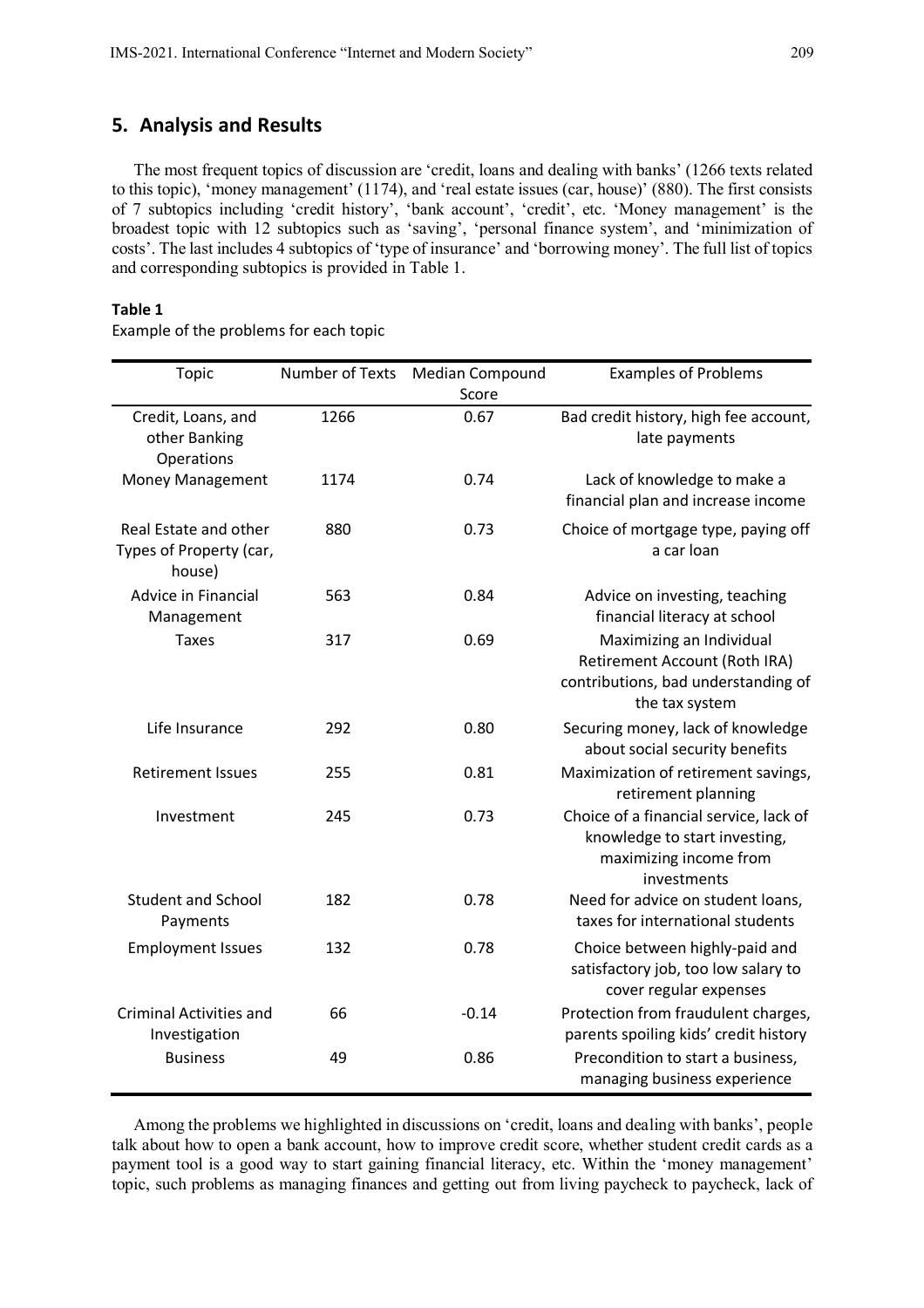knowledge on investment, efficient contribution to retirement funds, and so on. Finally, among the 'real estate issues (car, house)' discussions, there are problems of choosing an efficient mortgage type and obstacles to applying for credit.

Most topics have a positive mean or median sentiment with a value above  $0.65$  on  $(-1,1)$  scale. The only negative topic is related to criminal activities and investigation with a mean compound score of - 0.08 and a median of -0.14. The most positive topics are related to business (mean: 0.68; median: 0.86), adviсes in financial management, teaching and learning (0.61, 0.84) and retirement issues (0.63, 0,81). The most neutral topics are 'credit, loans and dealing with banks' (0.46, 0.67) and taxes (0.47, 0.68).

Out of the subtopics, 'passive income' turned out to be the most positive subtopic discussed with an average compound score of 0.9 and a median of 0.97. Among the subsequent positive subtopics, 'business services' and 'financial education' also stand out. The only subtopic with negative central tendency measures was 'crime and money' (-0.08, -0,14) as the only one included in the 'criminal activities and investigation' topic. Others were revealed to be mostly positive with scores above 0.05.

## **6. Discussion and Conclusion**

In this study, we broadened the field of online discussions research and showed how they could contribute to the understanding of people's real-life problems. First of all, since we work with a part of the social network where people discuss pressing issues and questions that interest them, the topics and subtopics themselves can be extracted for a preliminary analysis of what bothers people and what is most important. Sentiment analysis can serve as an auxiliary tool for understanding not only what topics people discuss, but also which ones cause them more or fewer emotions - positive or negative, which also gives an understanding of how acute the topic is.

Highlighting the problems within each topic and analyzing them can give a focus on certain aspects of people's financial life, which can later be used to develop products aimed at helping people in these areas. In the case of the study, the conducted analysis of phrases and their frequencies will be used further to define user pains and jobs-to-be-done, and sentiment analysis will help us to explore situations that people are very emotional about and understand user pains better.

Thus, services with online discussions like forums or social networks can serve as a strong basis for making strategic decisions to develop in-demand products that can help people make the right decisions and improve their financial literacy. This approach can also go beyond the topic of discussion of finance, expanding opportunities for the study and development of products designed to help with identified problems in many other areas of life.

# **7. References**

- [1] J. J. Xiao, C. Chen, and F. Chen, Consumer Financial Capability and Financial Satisfaction, Soc. Indic. Res., vol. 118, pp. 415–432, Aug. 2013, doi: 10.1007/s11205-013-0414-8.
- [2] C. A. Robb and A. S. Woodyard, Financial knowledge and best practice behavior, J. Financ. Couns. Plan., vol. 22, no. 1, pp. 60–70, 2011.
- [3] J. M. Collins, R. N. Gorey, M. D. Schmeiser, C. A. Baker, and D. Ziegler, Building indicators measures: analysis and recommendations.
- [4] J. Hastings and O. Mitchell, How Financial Literacy and Impatience Shape Retirement Wealth and Investment Behaviors, SSRN Electron. J., Oct. 2010, doi: 10.2139/ssrn.1710146.
- [5] O. A. Stolper and A. Walter, Financial literacy, financial advice, and financial behavior, J. Bus. Econ., vol. 87, no. 5, pp. 581–643, Jul. 2017, doi: 10.1007/s11573-017-0853-9.
- [6] R. Poston, C. A. Looney, and A. Akbulut, How Advice and Its Source Characteristics Prompts Changes in Investment Decisions, 2007.
- [7] A. Cwynar, W. Cwynar, M. Kowerski, K. Filipek, and P. Szuba, Debt literacy and debt adviceseeking behaviour among Facebook users: the role of social networks, Balt. J. Econ., vol. 20, no. 1, pp. 1–33, Jan. 2020, doi: 10.1080/1406099X.2019.1693142.
- [8] Y. Cao, F. Gong, and T. Zeng, Antecedents and Consequences of Using Social Media for Personal Finance, J. Financ. Couns. Plan., vol. 31, no. 1, pp. 162–176, Jun. 2020, doi: 10.1891/JFCP-18- 00049.